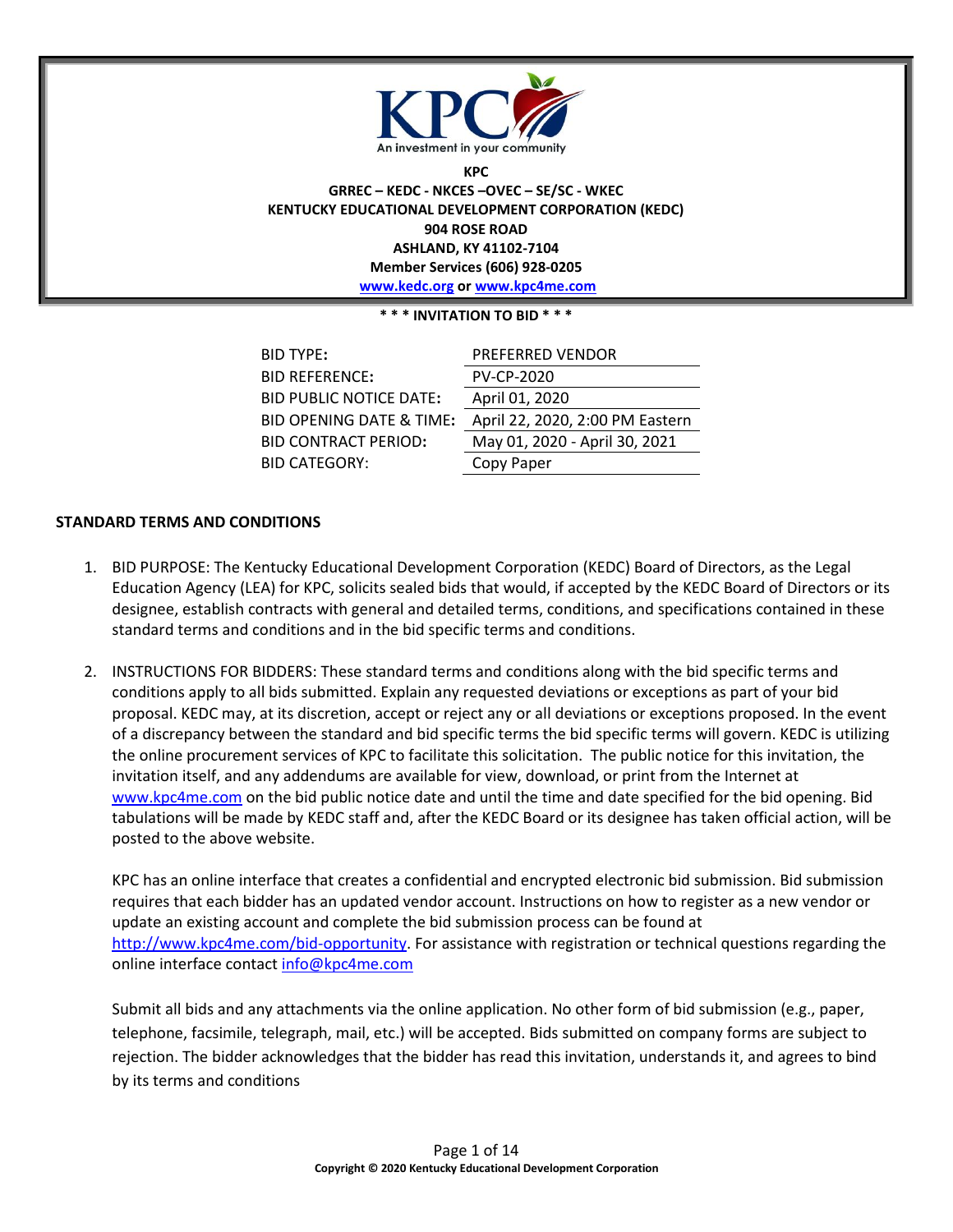- 3. CLARIFICATION: For clarification or additional information relative to this bid invitation contact the KEDC Member Services Team by email at [memberservicesteam@kedc.org](mailto:memberservicesteam@kedc.org) or phone (606) 928-0205.
- 4. PROCUREMENT CONSIDERATIONS: KEDC conducts all procurement transactions in full compliance with all applicable federal and state statutes, regulations and rules.

It is the clear intention of KEDC to foster all procurement transactions in a manner to provide to the maximum extent practicable, open and free competition (20 U.S.C. 1221e-3(a)(1) and 3474, - 22 CFR 135).

KEDC shall make positive efforts toward procuring and utilizing small business and minority-owned business sources of supplies and services. All such efforts shall be made to allow these sources the maximum feasible opportunity to compete for contracts.

All procurement procedures developed and implemented by KEDC shall assure that unnecessary or duplicative items are not purchased. Where appropriate, considerations of lease and purchase alternatives will be made to determine which would be the most economical and practical procurement.

All KEDC bids and solicitations for goods and services shall be based upon a clear and accurate description of the technical requirements for the material, product or service to be procured. Such description shall not, in competitive procurements, contain features that unduly restrict competition. Brand name or equal clause may be used as a means to define the performance of other salient requirements of procurement, and when so used to specify features of the named brand that must be met by bidder/offer.

A contract will be entered into by KEDC with only responsible bidders who possess the potential ability to perform successfully under the terms and conditions. Consideration shall be made for such matters as a bidder's integrity, record of past performance, financial and technical resources or accessibility to other necessary resources. KEDC shall follow the principles of cost analysis in the review and evaluation of bids to determine if the bidder meets the requirements or reasonableness, allocability, and allowability.

KEDC shall follow the principles of cost analysis in the review and evaluation of bids to determine if the bidder meets the requirements or reasonableness, allocability, and allowability.

5. AUTHENTICATION OF BID AND STATEMENT OF NON-COLLUSION AND NON-CONFLICT OF INTEREST AND COMPLIANCE WITH THE KENTUCKY MODEL PROCUREMENT CODE: By my signature on the bid certification, I hereby swear or affirm under penalty of false swearing as provided by KRS 523.040:

I am the bidder (if bidder is an individual), a partner in the bidder (if the bidder is a partnership), or an officer or employee of the bidding corporation having authority on its behalf (if the bidder is a corporation).

The costs quoted in the bid response are correct and have been arrived at by the bidder independently and have been submitted without collusion and without agreement, understanding, or planned common course of action, with any vendor of materials, equipment, or services described in the invitation to bid, designed to limit independent bidding or competition.

The contents of the bid or bids have not been communicated by the bidder, or its employees, or agents to any person not an employee or agent of the bidder or its surety on any bond furnished with the bids and will not be communicated to any such person prior to the official opening of the bid or bids. Bidder certifies that this proposal is made without prior understanding, agreement, or connection with any corporation, firm or person submitting a proposal for the same materials, supplies, or equipment, and is in all respects fair and without collusion or fraud. The bidder certifies that collusive bidding is a violation of federal law and can result in fines, prison sentences and civil damage awards.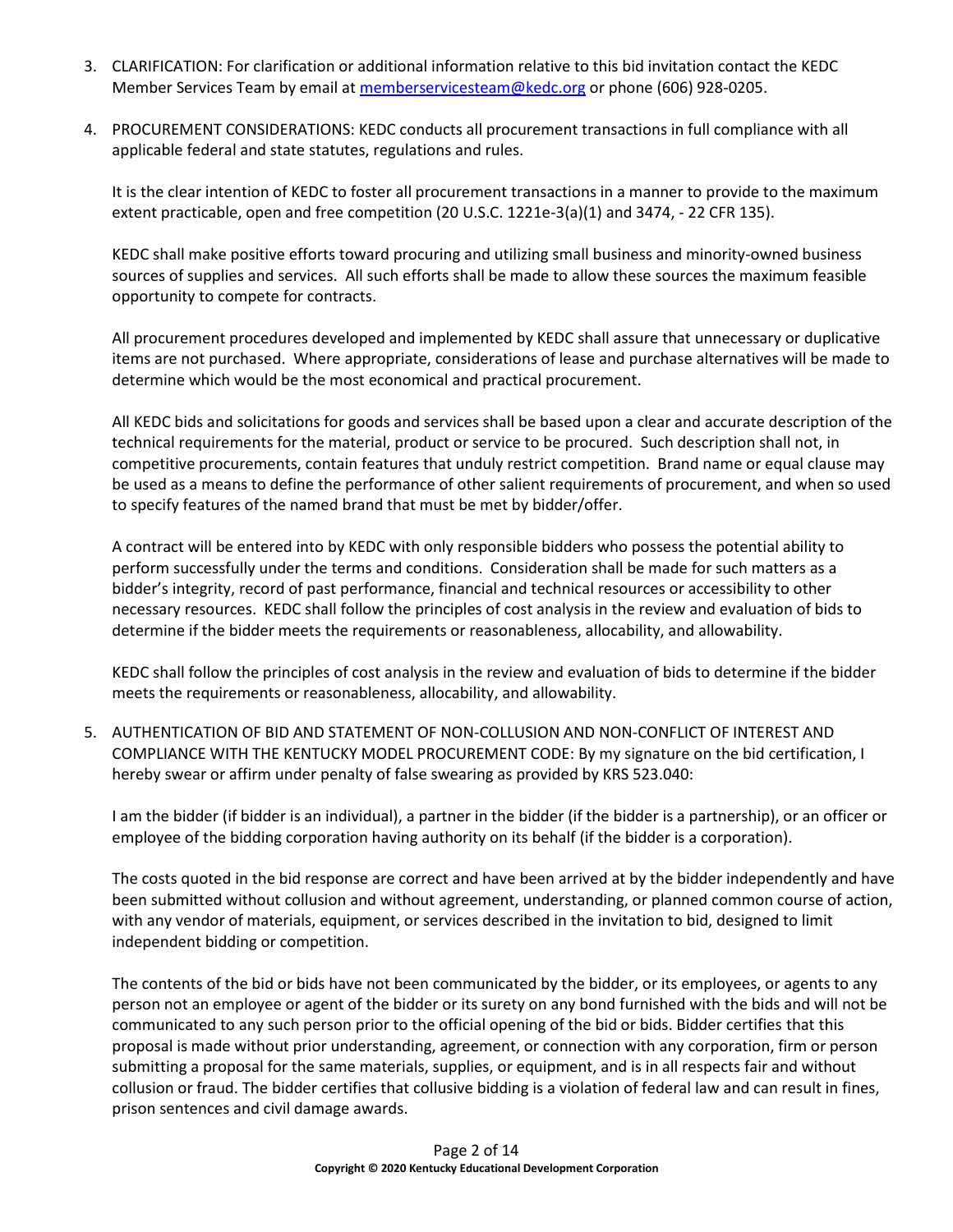The KEDC collective bidding process is conducted consistent with KRS Chapter 45A:345 through 45A:460, the Model Procurement Code and that the contents of the bid response and the actions taken by the bidder in preparing and submitting the bid response are in compliance with above sections of the Model Procurement Code.

The bidder is legally entitled to enter into contracts with agencies of the Commonwealth of Kentucky and is not in violation of any prohibited conflict of interest, gratuities and kickbacks including those prohibited by the provisions of the Model Procurement Code (KRS Chapter 45A). Any employee or official of KEDC or member institution, who shall take, receive, or offer to take or receive, either directly or indirectly, any rebate, percentage of contract, money, or things of value as an inducement or intended inducement, or in the procurement of business, or the giving of business, for or to or from, any person, or in open market seeking to make sales to the membership shall be deemed guilty of a felony and upon conviction such person or persons shall be subject to punishment or fine in accord with state and/or federal laws.

- 6. CERTIFICATION REGARDING LOBBYING: The bidder certifies, to the best of his or her knowledge and belief, that:
	- (1) No Federal appropriated funds have been paid or will be paid, by or on behalf of the undersigned, to any person for influencing or attempting to influence an officer or employee of an agency, a Member of Congress, an officer or employee of Congress, or an employee of a Member of Congress in connection with the awarding of any Federal contract, the making of any Federal grant, the making of any Federal loan, the entering into of any cooperative agreement, and the extension, continuation, renewal, amendment, or modification of any Federal contract, grant, loan, or cooperative agreement.
	- (2) If any funds other than Federal appropriated funds have been paid or will be paid to any person for influencing or attempting to influence an officer or employee of any agency, a Member of Congress, an officer or employee of Congress, or an employee of a Member of Congress in connection with this Federal contract, grant, loan, or cooperative agreement, the undersigned shall complete and submit Standard Form-LLL, "Disclosure Form to Report Lobbying," in accordance with its instructions.
	- (3) The bidder shall require that the language of this certification be included in the award documents for all sub-awards at all tiers (including subcontracts, sub-grants, and contracts under grants, loans, and cooperative agreements) and that all sub-recipients shall certify and disclose accordingly.

This certification is a material representation of fact upon which reliance was placed when this transaction was made or entered into. The Contractor will comply with the Byrd Anti–Lobbying Amendment (31 U.S.C. 1352) and the New Restrictions on Lobbying and has signed and attached to this agreement the Certificate Regarding Lobbying and, if applicable, the Disclosure of Lobbying Activities (Forms SF-LLL) and annually will sign and submit a certificate, if applicable, Form SF-LLL to KEDC.

7. CERTIFICATION CONCERNING DISBARMENT AND SUSPENSION: The contractor understands that a contract award (see 2 CFR 180.220) must not be made to parties listed on the government wide exclusions in the System for Award Management (SAM), in accordance with the OMB guidelines at 2 CFR 180 that implement Executive Orders 12549 (3 CFR part 1986 Comp., p. 189) and 12689 (3 CFR part 1989 Comp., p. 235), "Debarment and Suspension."

By electronically signing and submitting its bid or proposal, the bidder or proposer certifies as follows: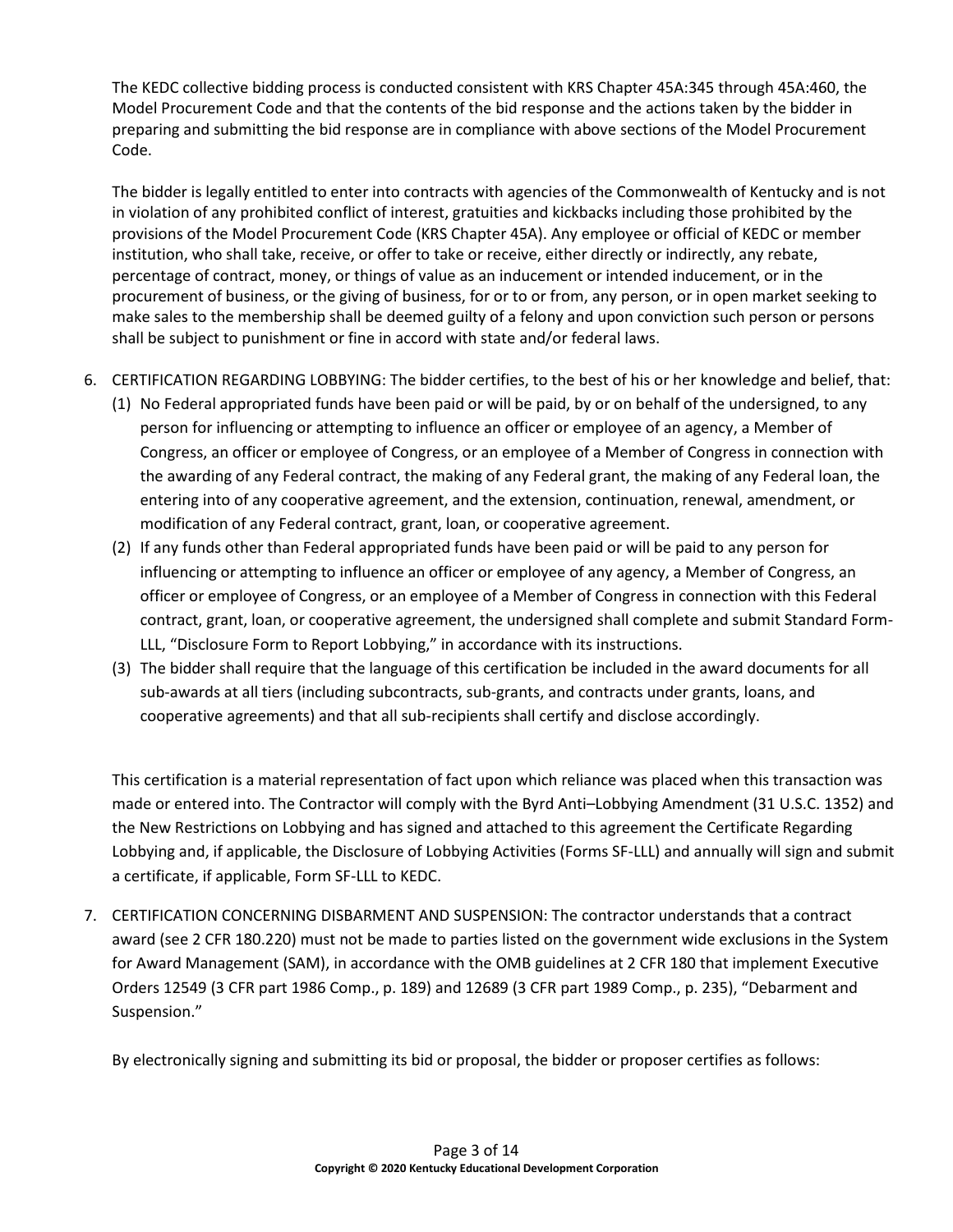The certification in this clause is a material representation of fact relied upon by KEDC. If it is later determined that the bidder or proposer knowingly rendered an erroneous certification, in addition to remedies available to KEDC, the Federal Government may pursue available remedies, including but not limited to suspension and/or debarment. The bidder or proposer agrees to comply with the requirements of 2 CFR 180.220 while this offer is valid and throughout the period of any contract that may arise from this offer. The bidder or proposer further agrees to include a provision requiring such compliance in its lower tier covered transactions.

- 8. ERROR IN BID: No bid may be altered, or amended after the specified time and date set for the bid opening. The KEDC Board or its designee reserves the right to waive defects and informalities in bids, to reject any or all bids, or to accept any bid as may be deemed to its interest. KEDC may allow the withdrawal of a bid where there is a patent error on the face of the bid document, or where the bidder presents sufficient evidence, substantiated by bid worksheets, that the bid was based upon an error in the formulation of the bid price.
- 9. WITHDRAWAL OF BID: All bids shall be valid for a period of thirty (30) days from the bid opening date to allow for tabulation, study, and consideration by the KEDC Board or its designee. The bidder may withdraw a bid, without prejudice, prior to the published bid opening date.
- 10. ADDENDA: KEDC may issue addenda to the bid after its release.
- 11. REVIEW: After the public opening of proposals received from the Bid Invitation, KEDC staff and member officials will review the results, develop a preliminary tabulation, and may contact the bidder for the purpose of clarification only. If necessary, members may purchase from the apparent low bidder pending approval by the KEDC Board of Directors or its designee.
- 12. PROTEST PROCEDURES: The KEDC Board of Directors or its designee, shall have authority to determine protests and other controversies of actual or prospective Bidders in connection with the solicitations or selection for award of a contract.

Any actual or prospective bidder, who is aggrieved in connection with solicitation or selection for award of a contract, may file protest with the Office of the Executive Director of KEDC. A protest or notice of other controversy must be filed promptly within two (2) calendar weeks after award. All protests or notices of other controversies must be in writing and addressed to:

Chief Executive Officer KEDC 904 Rose Road Ashland, KY 41102 (606) 928-0205

The KEDC Board of Directors or its designee shall issue a decision in writing. A copy of that decision shall be mailed or otherwise furnished to the aggrieved party and shall state the reasons for the action taken.

The decision of the KEDC Board of Directors shall be final and conclusive.

13. PRE-QUALIFICATION: KEDC reserves the right to pre-qualify any bidder, especially those which has not previously participated in the KEDC bid program. Criteria for qualification shall include: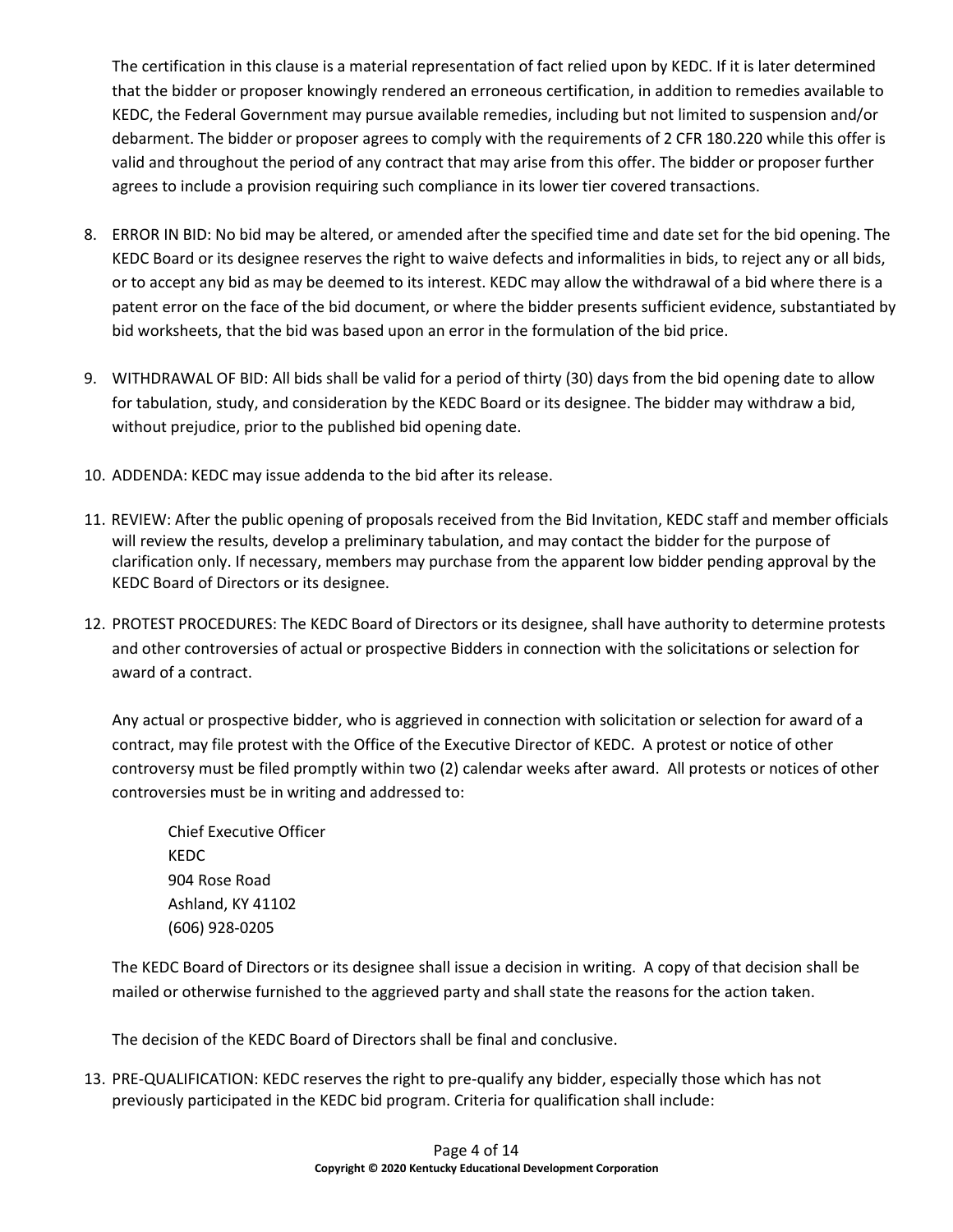- a. Product Line: The bidder shall provide proof that all items listed in the catalog are in stock or quickly obtained.
- b. Physical Facilities Bidder must have the warehouse facilities required to safely and securely store the products required by these specifications. All food service distributors must maintain refrigeration facilities used for storing chilled and frozen products that meet recommendations of the Refrigeration Research Council. Delivery temperatures of frozen and chilled food shall be in compliance with AFDOS code as recommended by the Federal Food and Drug Administration. KEDC reserves the right to prequalify any or all bidders and to reject any bidder not meeting the requirements in the areas of warehouse facilities and equipment associated with and necessary for the safe and sanitary storage and delivery of food items requested in these specifications. The facilities and operating practices must, at all times, be in compliance with the United State Food, Drug, and Cosmetic Act as well as any State and Local Statute, Regulation or Ordinance.
- c. Financial Capacity The potential bidder shall have financing adequate to purchase items in the most economical quantities. References may be requested to document adequate financial capacity.
- d. Service Level If KEDC does not have adequate historical data to determine the bidder's ability to comply with the service level requirement outlined in this bid invitation, then three letters of reference from previous school district customers shall be provided.
- e. Past Performance The bidder must demonstrate an acceptable level of past performance under previously awarded contracts including conformance to contract requirements, industry standards of performance, reasonable and cooperative behavior, commitment to customer satisfaction, and record of integrity and business ethics.
- 14. NON-ASSIGNABILITY OF AWARD: The awarded bidder cannot convey this contract to its successors or assigns without the prior, express approval of the Board of Directors of KEDC or its designee.
- 15. PIGGY BACK CLAUSE: KPC reserves the right to extend the terms, conditions, and prices of the awarded bidder to other Institutions who express an interest in participating in any contract that results from this bid. Each of the piggyback Institutions will issue their own purchasing documents for purchasing of goods and services. The respondent agrees that KPC shall bear no responsibility or liability for any agreements between the respondent and the other Institution(s) who desire to exercise this option. Piggy back contracts may not extend beyond the contact date established by KPC. Participation by other institutions may not result in a material change to the contract.
- 16. TRANSMITTAL OF ORDERS: KEDC shall issue purchasing guidelines to members on behalf of the awarded bidder/offeror. The members will use formal purchase orders in ordering from the awarded bidder. The successful bidder acknowledges that orders from KEDC members transmitted from KEDC's office on the member's behalf are acceptable. The successful bidder may use salespeople for in-person and/or telephone solicitation of orders in accordance with a mutually arrived schedule developed between the members and the awarded bidder. The bidder shall accept orders electronically from KEDC and/or members.
- 17. QUANTITIES: It shall be understood that the bid contract will not obligate KEDC or its members to purchase from the Bid Contract.
- 18. WARRANTY: The awarded bidder shall make available and honor all manufacturer's warranties, standard and extended, to all KEDC members.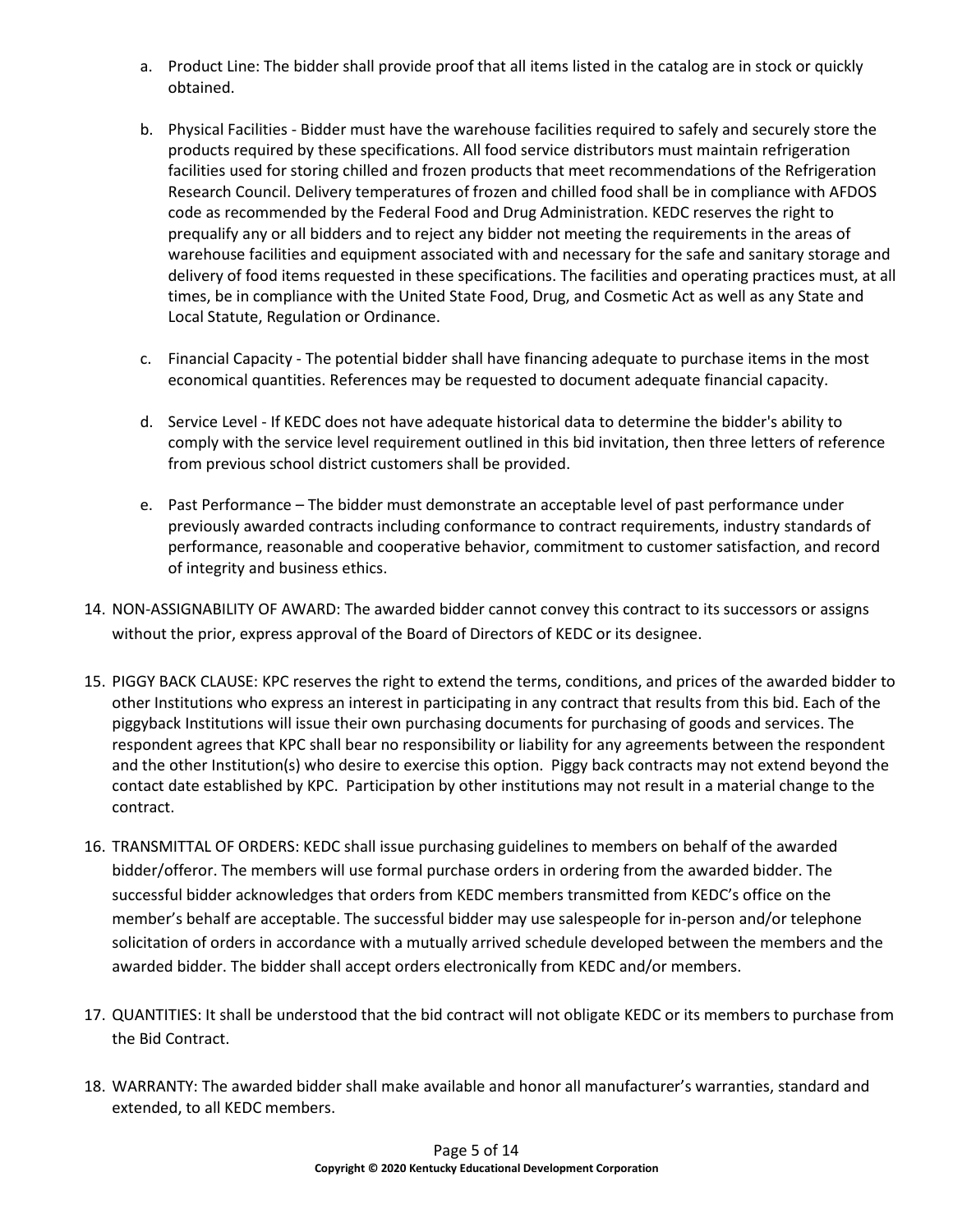- 19. RECALLS: The awarded bidder shall notify KEDC and its members immediately of any product recalls. The awarded bidder will issue a credit or comparable substitute for any delivered, recalled product at the member's discretion. All costs associated with voluntary and involuntary product recalls shall be borne by the awarded bidder.
- 20. RETURNS: The successful bidder must provide a Return Material Authorization within 1 working day of the request by a KEDC member. Bidder must restock returned materials at no charge to the member (special order and custom crafted items excluded).
- 21. LIABILITY: The awarded bidder agrees to protect, defend, and save harmless KEDC and members from any suits or demands for payment that may be brought against it for the use of any patented material, process, article, or device that may enter into the manufacture, construction, or form a part of the work covered by either order or contract; and awarded bidder further agrees to indemnify and save harmless KEDC and members from suits or actions of every nature and description brought against it for, or on account of any injuries or damages received or sustained by any party or parties by, or for any of the acts of the bidders, his servants or agents. The awarded bidder will hold KEDC and participating members harmless for any and all damages resulting from consumption of products delivered under this contract when such damages are attributed to foreign materials or other defects in products delivered by the awarded bidder.
- 22. ACCOUNTING PRACTICES: During the life of any contract awarded as a result of this bid, the successful bidder must clearly demonstrate the capacity to provide accurate, reliable, and timely reports in terms of invoices, statements, credits, and usage data. Further, they must demonstrate the ability and capability to provide any and all data necessary to accomplish an accurate and time efficient audit of cost on items being purchased under the cost process.
- 23. ITEM SUBSTITUTION AND OUT-OF-STOCK BACK-ORDERS: Substitutions require prior written authorization from the member. The bidder is required to notify the member if an item is out of stock, backordered, or if timely delivery is not feasible. Upon member notification, the bidder must receive written directions from the member on how to proceed (i.e. cancel, process, etc.).
- 24. PENALTY: The bidder agrees to provide total requirements as listed herein, thereby minimizing occurrences when a member may have to seek other interim product sources. The bidder is to deliver 100% of stock items within 10 business days; repeated failure to do so will result in default.
- 25. PRODUCT AND SAFETY INFORMATION: The successful bidder shall provide upon request by any member, the most recent MSDS information sheets for any products the bidder may deliver to said member. It is the bidder's responsibility to comply with all local, state, and federal regulations.
- 26. VELOCITY REPORTS: Velocity reports in an electronic format (Microsoft Excel, Access, or SQL) specified by KEDC shall be issued to KEDC upon request. The awarded bidder shall compile velocity reports by member. The reports shall indicate purchasing entity, awarded bidder's item number, manufacturer item number, item description, and quantity and dollar value of each item sold. KEDC may request procurement data from participating KEDC members to verify velocity report accuracy.
- 27. CONTRACT SUSPENSION: KEDC may, at its sole discretion, suspend the awarded contract for a period of up to 90 days to investigate alleged instances of material breach of contract or material non-compliance. Breach of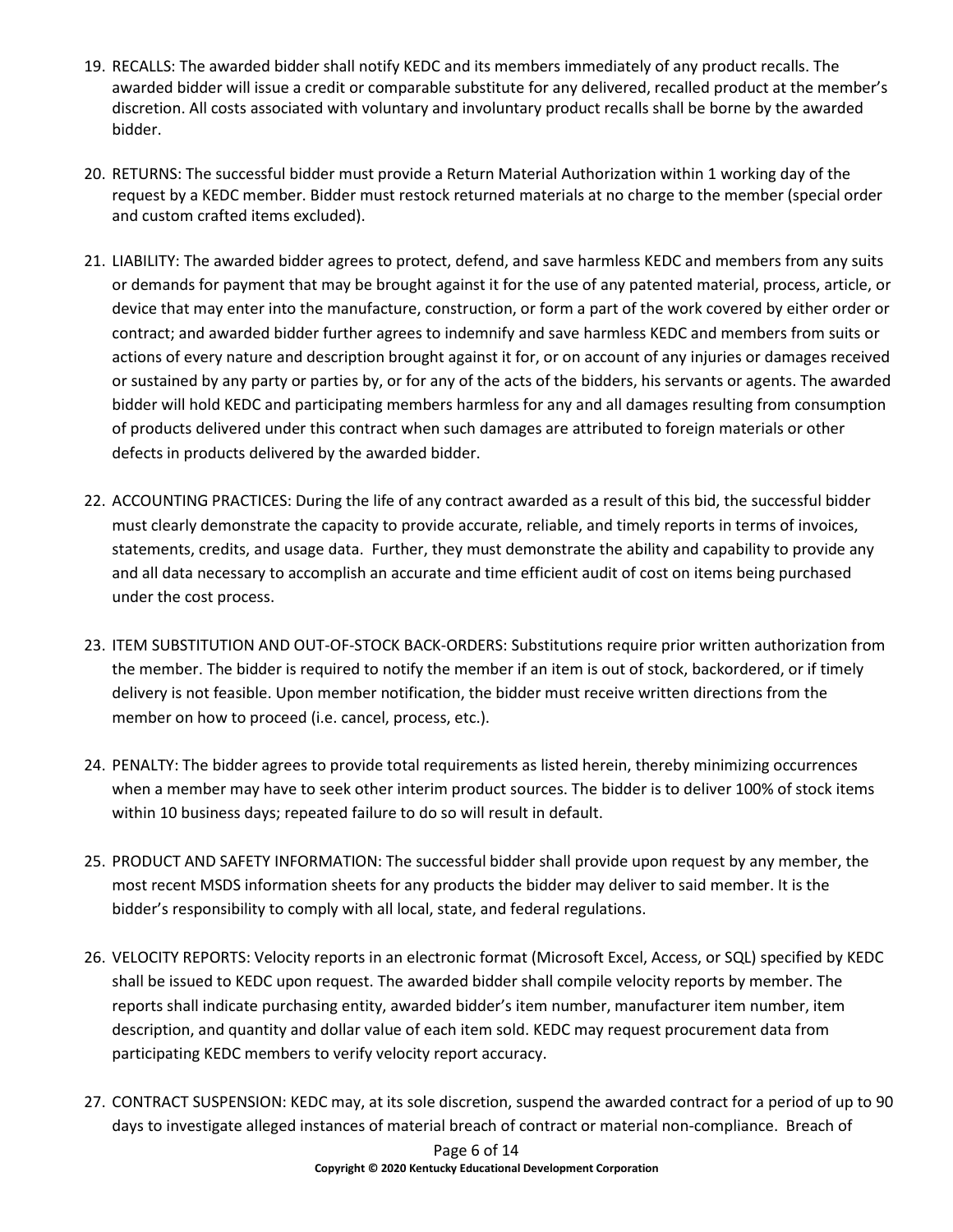contract, default, or noncompliance renders the awarded contract null and void. The awarded bidder agrees that they have no legal recourse of any nature against KEDC or member entities except for services that are due for prior purchases under the awarded contract. The decision of KEDC regarding suspension and/or termination is final.

- 28. TERMINATION FOR CONVENIENCE: KEDC reserves the right to terminate any contract at any time, in whole or in part, by thirty (30) day written notice to Contractor. Upon receipt by the Contractor of the "notice of termination", the Contractor shall discontinue all services with respect to the applicable contract. KEDC or the participating member, after deducting any amount(s) previously paid, shall pay for all services rendered or goods supplied by the Contractor, as well as any reasonable costs incurred by Contractor up to the time of termination but not including Contractor's loss of profit. The cost of any agreed upon services provided by the Contractor will be calculated at the agreed upon rate prior to "notice of termination" and a fixed fee contract will be pro-rated (as appropriate).
- 29. TERMINATION FOR NON-PERFORMANCE (DEFAULT): KEDC may terminate the resulting contract for nonperformance, as determined by KEDC, for such causes as:
	- a. Failing to provide satisfactory quality of service, including, failure to maintain adequate personnel, whether arising from labor disputes, or otherwise any substantial change in ownership or proprietorship of the Contractor, which in the opinion of KEDC is not in its best interest, or failure to comply with the terms of this contract;
	- b. Failing to keep or perform, within the time period set forth herein, or violation of, any of the covenants, conditions, provisions or agreements herein contained;
	- c. Adjudicating as a voluntarily bankrupt, making a transfer in fraud of its creditors, filing a petition under any section from time to time, or under any similar law or statute of the United States or any state thereof, or if an order for relief shall be entered against the Contractor in any proceeding filed by or against contractor thereunder. In the event of any such involuntary bankruptcy proceeding being instituted against the Contractor, the fact of such an involuntary petition being filed shall not be considered an event of default until sixty (60) days after filing of said petition in order that Contractor might during that sixty (60) day period have the opportunity to seek dismissal of the involuntary petition or otherwise cure said potential default; or
	- d. Making a general assignment for the benefit of its creditors, or taking the benefit of any insolvency act, or if a permanent receiver or trustee in bankruptcy shall be appointed for the Contractor.
- 30. DEMAND FOR ASSURANCES: In the event KEDC has reason to believe Contractor will be unable to perform under the Contract, it may make a demand for reasonable assurances that Contractor will be able to timely perform all obligations under the Contract. If Contractor is unable to provide such adequate assurances, then such failure shall be an event of default and grounds for termination of the Contract.
- 31. NOTIFICATION: KEDC will provide ten (10) calendar days written notice of default. Unless arrangements are made to correct the non-performance issues to KEDC's satisfaction within ten (10) calendar days, KEDC may terminate the contract by giving written notice, by registered or certified mail, of its intent to cancel this contract.
- 32. ATTORNEY'S FEES: In the event that either party deems it necessary to take legal action to enforce any provision of the contract, and in the event KEDC prevails, the Contractor agrees to pay all expenses of such action,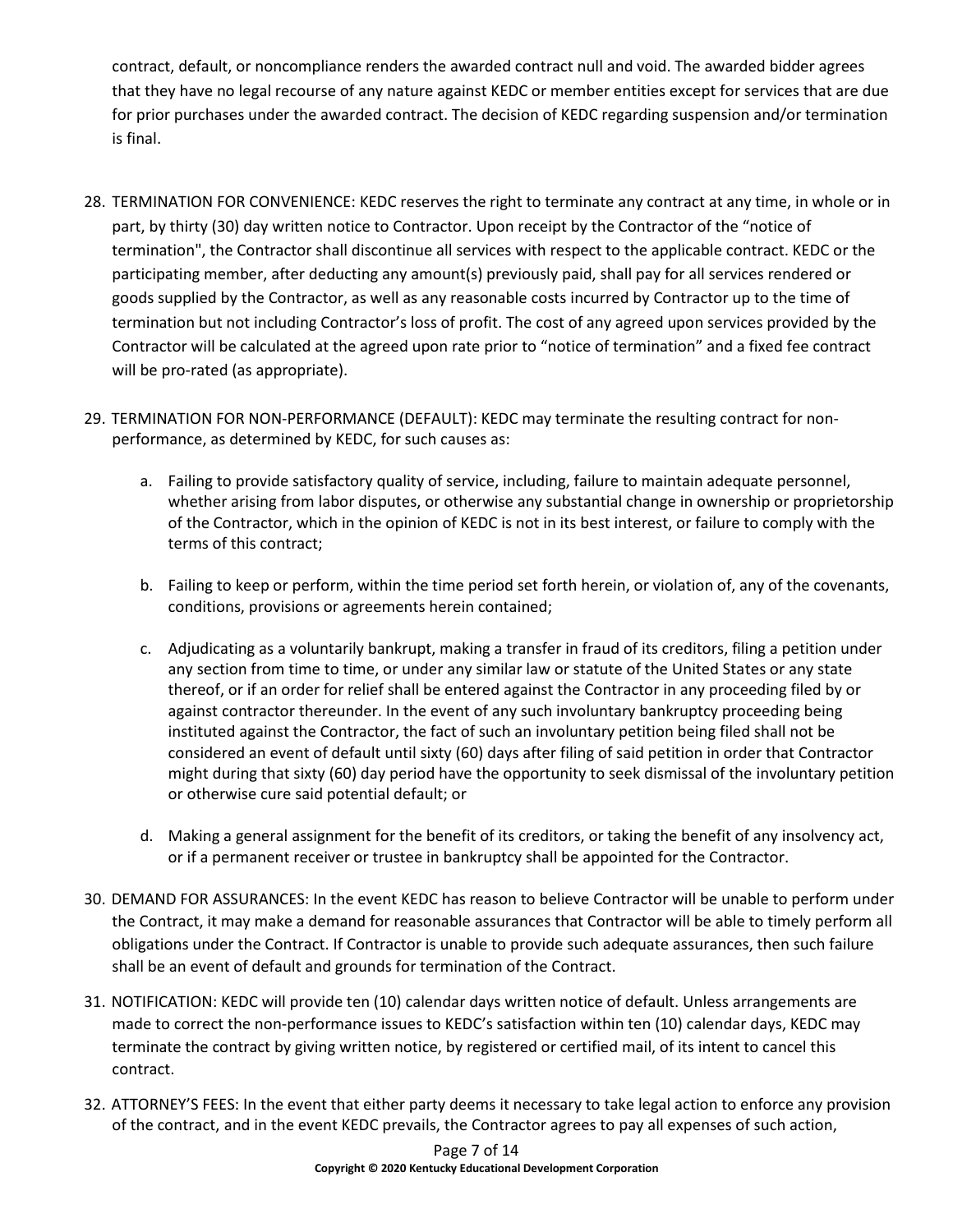including attorney's fees and costs at all stages of litigation.

- 33. COMPENSABLE DAMAGES FOR BREACH: The Contractor agrees that the following items shall be included as compensable damages for any breach of a contract with KEDC.
	- a. Replacement costs
	- b. Cost of repeating the competitive bidding procedure expenses
	- c. Expenses incurred as the result of delay in obtaining replacements.

The enumeration of compensable damage contained in this section is not intended to be exclusive and will not operate to bar recovery by KEDC for any other damages occasioned by the Contractor's breach of a contract. However, in cases where contract provides for liquidated damages, said liquidated damages shall be in lieu of all other damages, including those enumerated.

### 34. OTHER CONDITIONS:

- a. The awarded bidder shall be in compliance and will comply with any and all local, state, and federal laws and regulations related to the awarded contract and the rendering of goods and /or services.
- b. The awarded contract shall be governed in all respects as to validity, construction, capacity, performance, or otherwise by the laws of the Commonwealth of Kentucky.
- c. Any suit, action or other proceeding regarding the execution, validity, interpretation, construction, or performance of this agreement brought against KEDC shall be filed in the Boyd County Circuit Court of the Commonwealth of Kentucky.
- d. Any suit, action or other proceeding regarding the execution, validity, interpretation, construction, or performance of this agreement brought against any participating member shall be filed in the participating member's local jurisdiction.
- e. The bidder assures KEDC they are conforming and will continue to conform to the provisions of the Civil Rights Act of 1964 as amended.
- f. Kentucky Sales and Use Tax Certificate of Exemption Form will be issued upon request.
- g. The awarded bidder shall provide access to KEDC and member entities, the Comptroller General of the United States, the United States Department of Agriculture, the Kentucky Department of Education, the Kentucky Auditor of Public Accounts or any of their duly authorized representatives to any books, documents, papers, and records of the contractor which are directly pertinent to that specific contract for the purpose of making audit, examination, excerpts, and transcriptions (7 CFR § 3016.36). Such access shall be used to ensure compliance with all applicable Federal and state statutes, regulations and rules, including but not limited to cost principles set forth in 2 CFR § 225.
- h. The awarded bidder shall comply with all applicable cost principles, including but not limited to those set forth in2 CFR § 225.
- i. The awarded bidder shall retain all required records for three years after KEDC members make final payments and all other pending matters are closed (7 CFR § 3016.36).
- j. The U.S. Department of Agriculture (USDA) prohibits discrimination against its customers, employees, and applicants for employment on the bases of race, color, national origin, age, disability, sex, gender identity, religion, reprisal, and where applicable, political beliefs, marital status, familial or parental status, sexual orientation, or if all or part of an individual's income is derived from any public assistance program, or protected genetic information in employment or in any program or activity conducted or funded by the Department.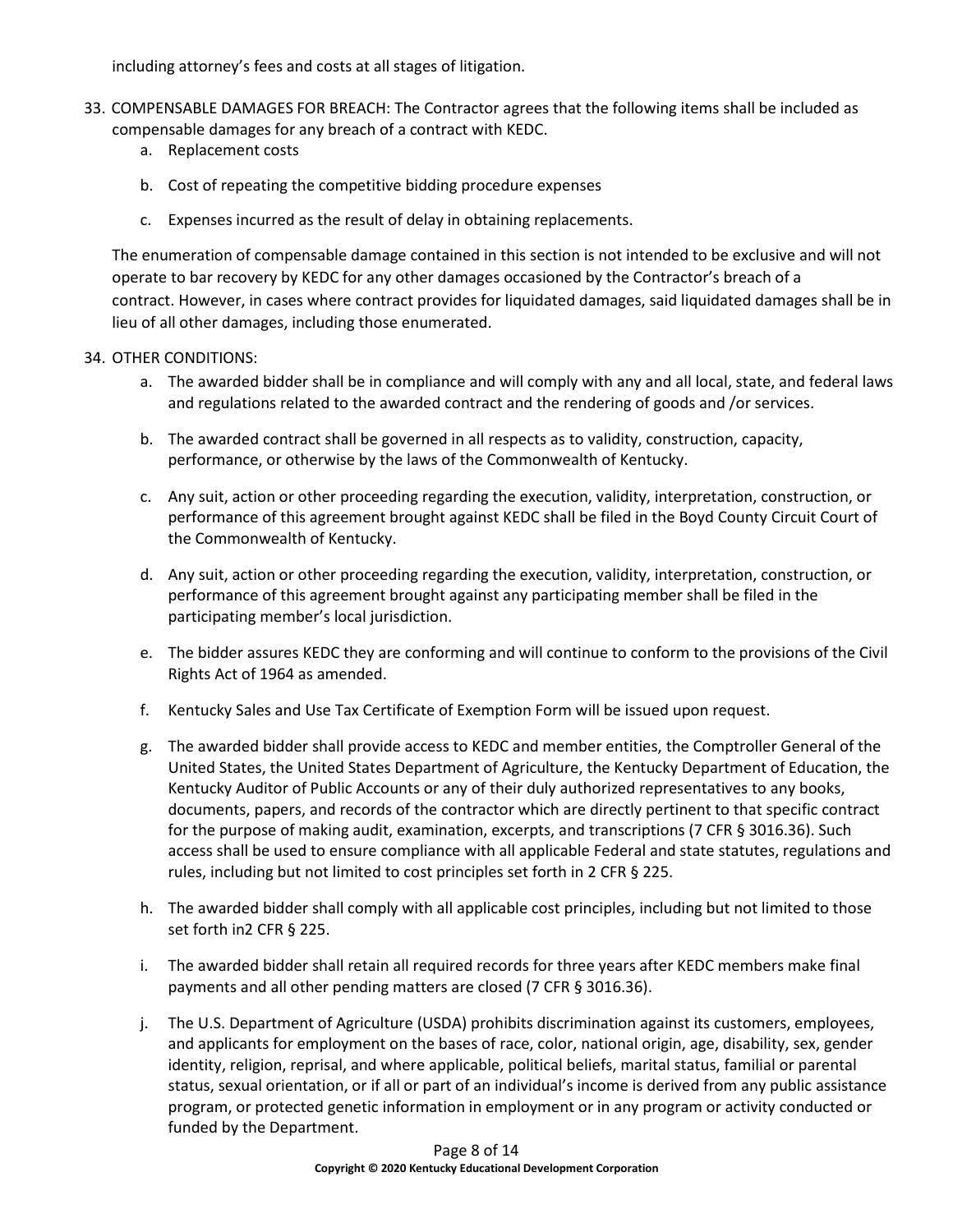- k. The bidder is and shall remain in compliance with the Copeland "Anti-Kickback" Act (18 U.S.C. 874) as supplemented in Department of Labor regulations (29 CFR Part 3).
- l. The bidder is and shall remain in compliance with the Davis-Bacon Act (40 U.S.C. 276a to 276a–7) as supplemented by Department of Labor regulations (29 CFR Part 5).
- m. The bidder is and shall remain in compliance with Sections 103 and 107 of the Contract Work Hours and Safety Standards Act (40 U.S.C. 327–330) as supplemented by Department of Labor regulations (29 CFR Part 5).
- n. The awarded firm agrees to comply with all applicable standards, orders or regulations issued pursuant to the Clean Air Act, as amended, 42 U.S.C. §§ 7401 et seq. and the Federal Water Pollution Control Act as amended 33 U.S.C. §§ 1251 et seq. The Contractor agrees to report each violation to the USDA and the appropriate EPA Regional Office.
- o. The bidder is and shall remain in compliance with all mandatory standards and policies relating to energy efficiency contained in the state energy conservation plan issued in compliance with the Energy Policy and Conservation Act (Pub. L. 94–163, 89 Stat. 871).
- p. The bidder is and shall remain in compliance with all local, state, and national requirements for employee background checks.
- q. By submitting this document, the bidder certifies that this response is made without prior understanding, agreement, or connection with any corporation, firm or person submitting a response. For the same materials, supplies, or equipment, and is in all respects fair and without collusion or fraud. The bidder acknowledges that collusive bidding is a violation of federal law and can result in fines, prison sentences and civil damage awards.
- r. The bidder is legally entitled to enter into contracts with agencies of the Commonwealth of Kentucky and is not in violation of any prohibited conflict of interest, including those prohibited by provisions of KRS 164.390, KRS 61.092-61.096, KRS 42.990, KRS 45A.335-490. Any employee or official of KEDC or member institution, elective or appointive, who shall take, receive, or offer to take or receive, either directly or indirectly, any rebate, percentage of contract, money, or things of value as an inducement or intended inducement, or in the procurement of business, or the giving of business, for or to or from, any person, or in open market seeking to make sales to the membership shall be deemed guilty of a felony and upon conviction such person or persons shall be subject to punishment or fine in accord with state and/or federal laws.
- s. KEDC reserves the right to reject any and/or all bids and to waive informalities. A contract, based on this sealed bid, may or may not be awarded.

## **BID SPECIFIC TERMS AND CONDITIONS**

- 1. INSTRUCTIONS FOR BIDDERS: These bid specific terms and conditions along with the standard terms and conditions apply to all bids submitted. Explain any requested deviations or exceptions as a part of the bid proposal. KEDC may, at its discretion, accept or reject any or all deviations or exceptions proposed. In the event of a discrepancy between the standard and bid specific terms the bid specific terms will govern.
- 2. PARTICIPATING AGENCIES: Any institution that is a participating member of KPC is eligible to utilize the bid contract; however, this does not mean that all members will participate. The bidder will have the opportunity to select which members they can serve during the online bid process. The bidder is not required to serve all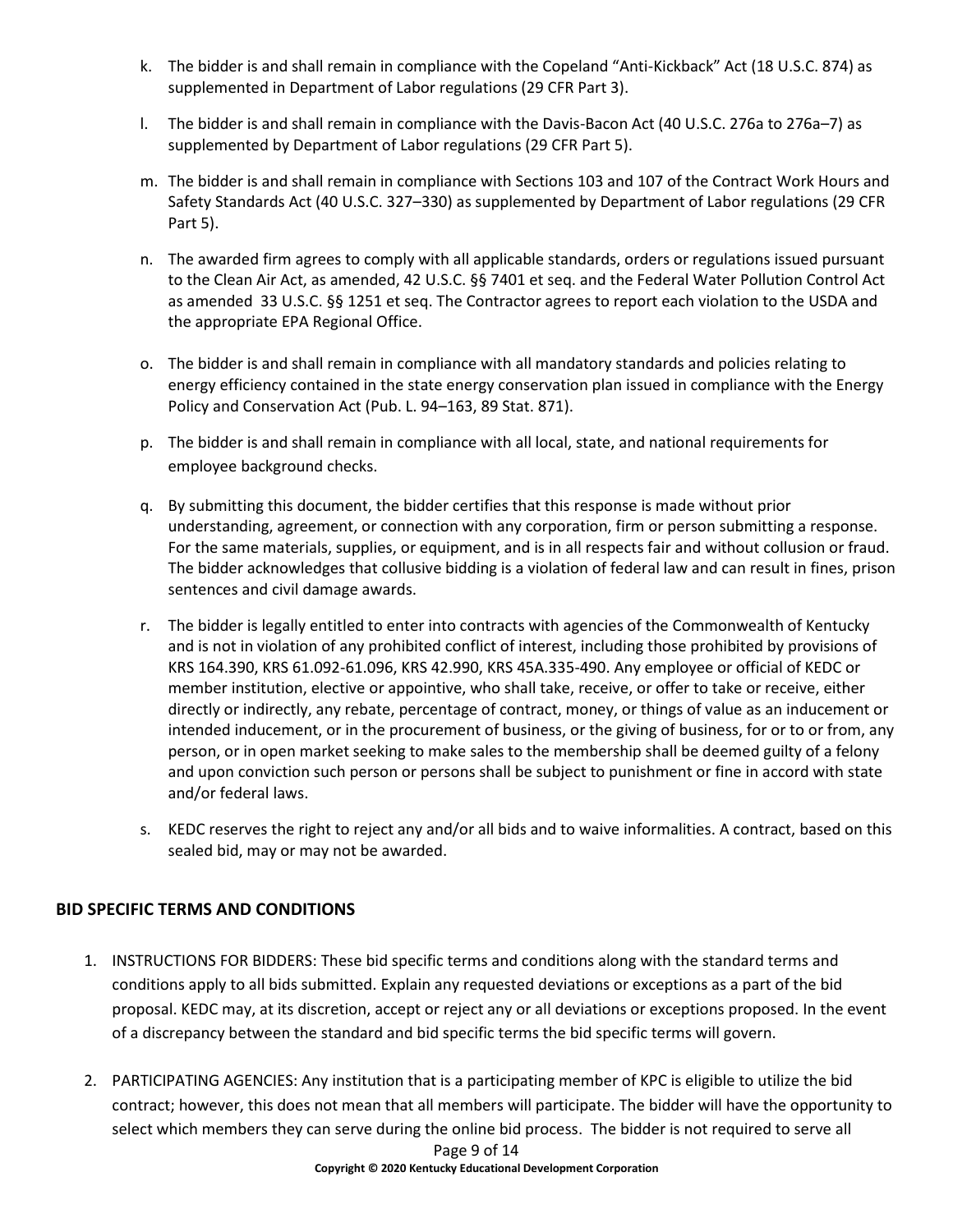members.

3. AWARD: After the review of the bid responses, the KEDC Board or its designee may award multiple contracts based on the criteria below. The bid proposals will be evaluated based on the points awarded to each potential contractor utilizing the following scale.

| <b>CRITERIA</b>                | <b>POINTS</b> |
|--------------------------------|---------------|
| Core item cost calculations    | 50            |
| Number of KPC Members served   | 10            |
| Minimum order per location     | 10            |
| General discount               | 10            |
| <b>Delivery Timelines</b>      | 10            |
| <b>Prompt Payment Discount</b> | .5            |
| Past Performance               | 5             |
|                                |               |

4. ADMINISTRATIVE FEES: The bidder will pay an administrative fee of two and one-half percent (2.5%) for the 2020-2021 contract year and three percent (3%) for any contract renewal years on all sales under the bid. This fee cannot be listed as a separate charge on customer invoices.

If the bidder holds multiple bid awards from KPC, the highest fee structure applies to all purchases.

5. SALES REPORTING: Awarded bidder(s) will be required to compile and enter quarterly sales into the KPC Sales Portal a[t www.kpc4me.com](http://www.kpc4me.com/). The bidder must report sales to KPC members in the quarter that they are invoiced. All sales to KPC members are to be included in the quarterly report regardless of category. It is the bidder's responsibility to track and report all purchases made by KPC members. All sales to KPC members will occur under this contract unless the bidder holds an individual bid with the purchasing member. It is the bidder's responsibility to provide proof of individual bids.

Awarded bidder(s) must report all maintenance agreements, lease agreements, and professional service contracts as purchases.

6. REMITTANCE: Remit the administrative fee payment quarterly to KEDC, 904 Rose Road, Ashland, KY 41102- 7104. For your reference, KEDC's FEIN is 61-0659010.

The bidder will remit reports and fees to KEDC on the following schedule:

| <b>Bid Period/Quarter</b> | <b>Remittance Deadline</b> |  |
|---------------------------|----------------------------|--|
| April 1 - June 30         | July 25 <sup>th</sup>      |  |
| July 1 - September 30     | October 25th               |  |
| October 1 - December 31   | January 25th               |  |
| January 1 - March 31      | April 25th                 |  |

7. CONTRACT ADMINISTRATION: KEDC reserves the right to transfer administration of all contracts awarded under this bid to a third party provider.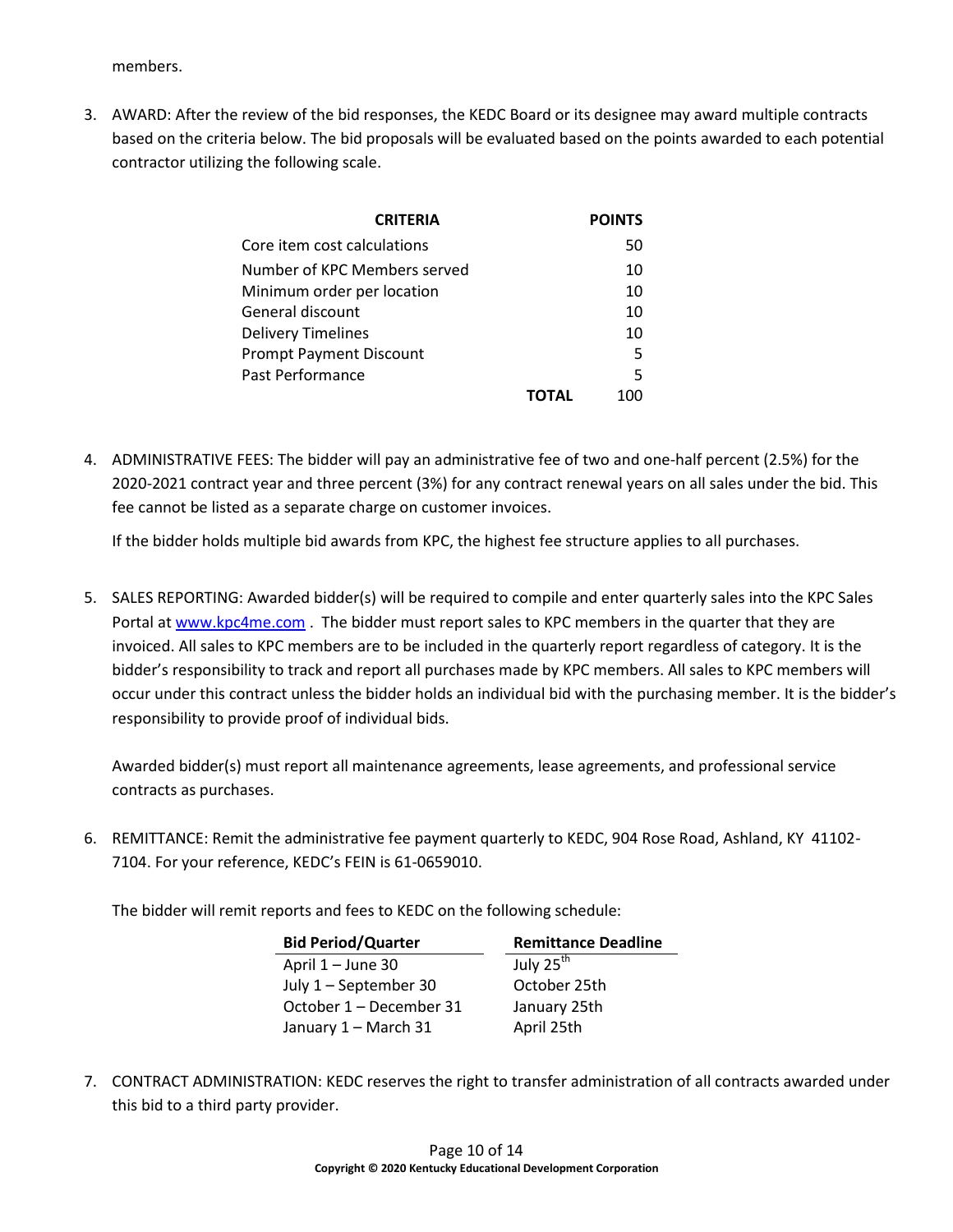8. CONTRACT PERIOD: The bid contract is for the time-period indicated on page one of this bid document. KEDC may extend the contract on an annual basis, not to exceed five years total including the first contract period. KEDC shall notify the bidder of its intent to extend or not to extend the contract by March 15 of each year. If KEDC notifies bidder of intent to extend the contract by one year, bidder shall respond by April 1 if they elect not to extend or with any necessary discount level increases or decreases for the extended year. The determination to renew the contract beyond the initial year shall be determined in part by the performance of the awarded bidder and by price stability during the contract period. If price increases submitted are deemed excessive by KEDC, then KEDC shall have cause to not extend the contract. KEDC reserves the right to renew and/or solicit additional bids for subsequent contract periods.

Any contract extension is contingent upon written agreement of KEDC and the awarded bidder. The bid will not automatically extend beyond any current year unless expressly approved by KEDC. KEDC reserves the right on any contract extension to revise, update, or supplement the contract terms and conditions including the assessment of administrative fees to the awarded bidder as needed to cover the cost of KEDC servicing the bid contract for the participating agencies.

KEDC reserves the right to extend the term for up to 180 days to continue a source of supply until new or replacement contracts are completed.

9. PRICING: Pricing may be adjusted quarterly. Price adjustments for the upcoming quarter must be received ten business days prior to the start of the new quarter. If no price changes are received the current price will remain in effect. All price increases shall be accompanied by proper documentation of price increase to the contractor. Proper documentation shall include market bulletin(s) from an independent source, manufacturer's invoices, and freight bills. Price change notifications will follow the same pattern as above for any years in which this contract is extended.

All bid prices must include transportation and delivery charges to the location (school district, KEDC, etc.) specified during ordering. A minimum order may be required. Fuel surcharges and other similar charges are not permitted. Replacement and/or supplemental products that meet or exceed the minimum bid requirements may be added to this contract at the sole discretion of KEDC. Replacement/supplemental products shall be offered at a discount equal to or greater than the original award. The bidder shall submit, on its letterhead the request to add products/services. The request shall be submitted by an authorized representative of the organization. KEDC is under no obligation to accept the offerings.

The bidder shall provide each item on this bid to all KPC members at the same price. Bidders MAY NOT submit multiple discount levels for the same product by KPC member (i.e., Regional Bidding is NOT permissible).

- 10. PAYMENTS: Each member shall be responsible for making payment to the contractor. Normally, members pay bills only after approval from the member board, which meets monthly. As the end of the fiscal year approaches members shall have the option of delivery and billing before or after July 1.
- 11. PROMPT PAYMENT DISCOUNT: Bidder may provide a prompt payment percentage discount for invoice payments postmarked less than 30 days from the invoice date. The discount may take the form of either a deduction from the total invoice or a check in an amount equal to the same. Example: 1% discount for invoices postmarked within 10 days of the invoice date.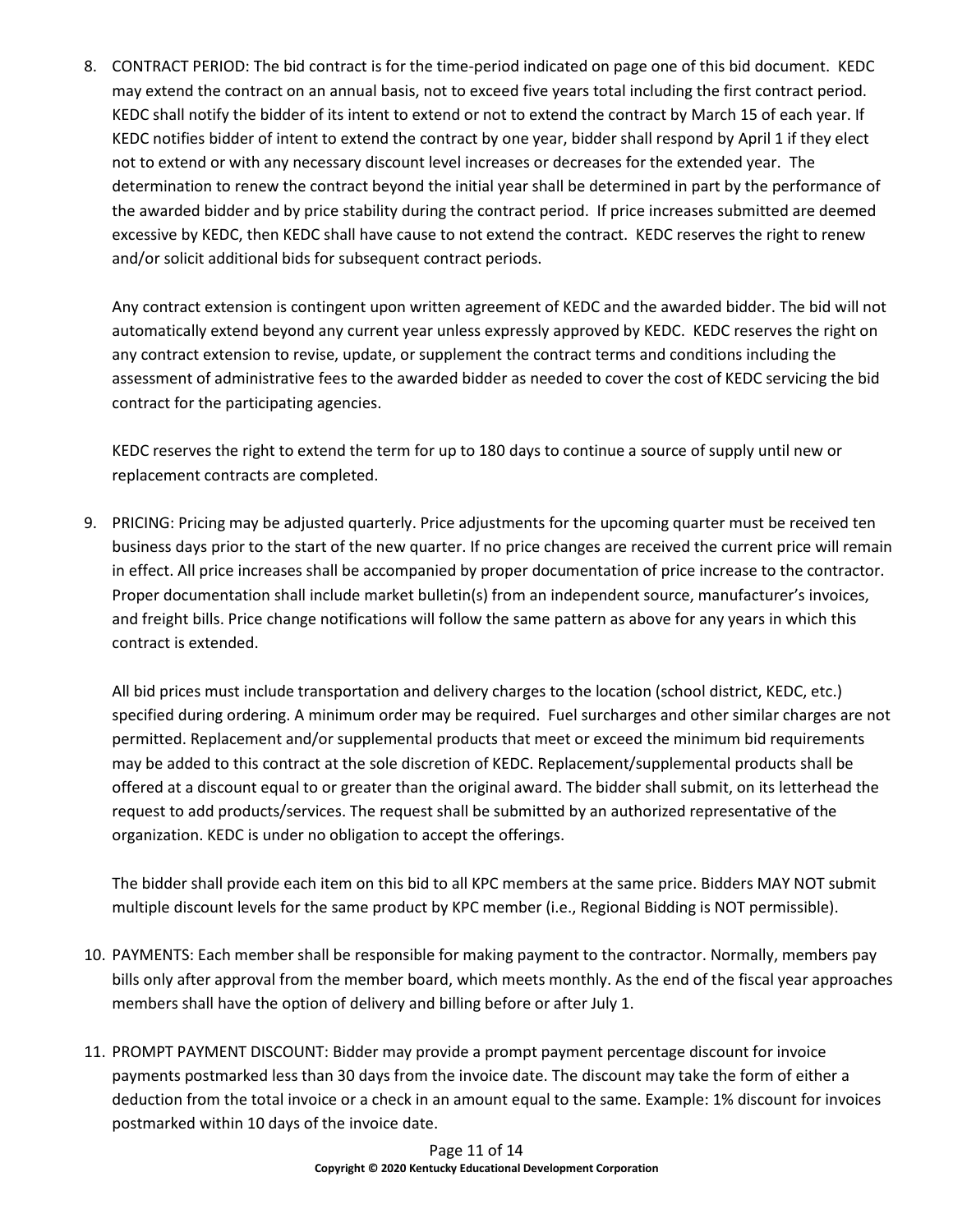- 12. DELIVERY CHARGES: Orders meeting the minimum quantity and truckload delivery to one location must be free of charge. Vendor can specify a delivery charge for orders delivered to more than one location.
- 13. PRODUCT SPECIFICATIONS: All paper must be acid-free, sold and produced by American Mills, and meet the following target specifications: 4.7% Moisture; 4.0 MLS Caliper; 160 Smoothness; 88% Tappi Capacity; 2.2 Taber-MD Stiffness; 1.1 Taber-CD Stiffness; averages 10% post-consumer recycle content. Bidders are limited to bidding from the following list of Preferred Brands for items which have "Preferred or Equal" designated for Brand. Preferred Brands: Hammermill, Mead Chief, Badger, Xerographic, Hammermill Tidal DP, Carolina Xerocopy DP by Weyerhauser, Acclaim (Georgia Pacific), Nashua (by Mead), Mead Matrix, or Econosource. Any bidder wishing to bid a brand not listed as a preferred brand but is of equal quality, must provide KEDC with a sample ream of the brand in question.
- 14. SUSTAINABILITY: Products/services purchased under this contract must be certified by Sustainable Forest Initiative (SFI), the Forest Stewardship Council (FSC) and/or the Program for the Endorsement of Forestry Certification (PEFC) or provide demonstrable proof that the manufacturer maintains responsible forestry practices.
- 15. SAFETY AND HEALTH: The paper shall not emit any obnoxious or irritating odor, nor release volatiles in sufficient quantities to be harmful to human health, when heated to temperatures normal in any Xerographic fusing system. Additionally, the paper shall not cause skin irritation or sensitization.
- 16. PRODUCT EVALUATION: Samples requested must be furnished free of expense to KEDC and or the school district for evaluation. If not destroyed or consumed in testing or evaluating, or required in connection with the award, furnished samples will, upon request, be returned at the bidder's expense. Right is reserved to mutilate or destroy any samples if considered necessary for testing purposes.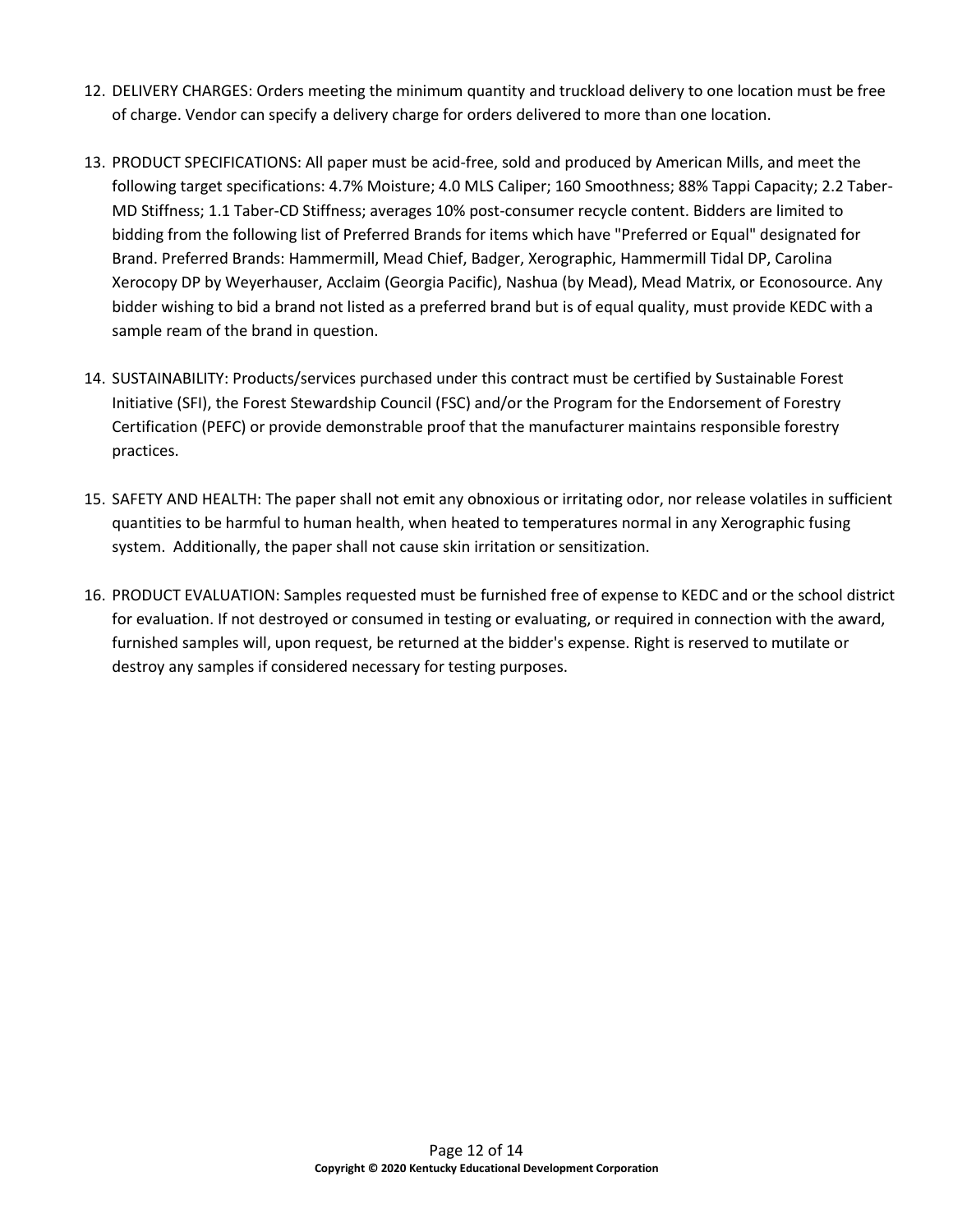# **REQUIRED AFFIDAVIT FOR BIDDERS, OFFERORS AND CONTRACTORS CLAIMING RESIDENT BIDDER STATUS**

#### **FOR BIDS AND CONTRACTS IN GENERAL:**

The bidder or offeror hereby swears and affirms under penalty of perjury that, in accordance with KRS 45A.494(2), the entity bidding is an individual, partnership, association, corporation, or other business entity that, on the date the contract is first advertised or announced as available for bidding:

- 1. Is authorized to transact business in the Commonwealth;
- 2. Has for one year prior to and through the date of advertisement
	- a. Filed Kentucky corporate income taxes;
	- b. Made payments to the Kentucky unemployment insurance fund established in KRS 341.49; and
	- c. Maintained a Kentucky worker's compensation policy in effect.

The BIDDING AGENCY reserves the right to request documentation supporting a bidder's claim of resident bidder status. Failure to provide such documentation upon request shall result in disqualification of the bidder or contract termination.

| Signature                            |           | <b>Printed Name</b> |                        |     |
|--------------------------------------|-----------|---------------------|------------------------|-----|
| Title                                |           | Date                |                        |     |
| Company Name                         |           |                     |                        |     |
| Address                              |           |                     |                        |     |
|                                      |           |                     |                        |     |
|                                      |           |                     |                        |     |
|                                      |           |                     |                        |     |
| Subscribed and sworn to before me by |           |                     |                        |     |
|                                      | (Affiant) |                     | (Title)                |     |
| of<br>(Company Name)                 | this      | day of              |                        | ,20 |
|                                      |           |                     |                        |     |
|                                      |           |                     |                        |     |
| Notary Public<br>[seal of notary]    |           |                     |                        |     |
|                                      |           |                     | My commission expires: |     |